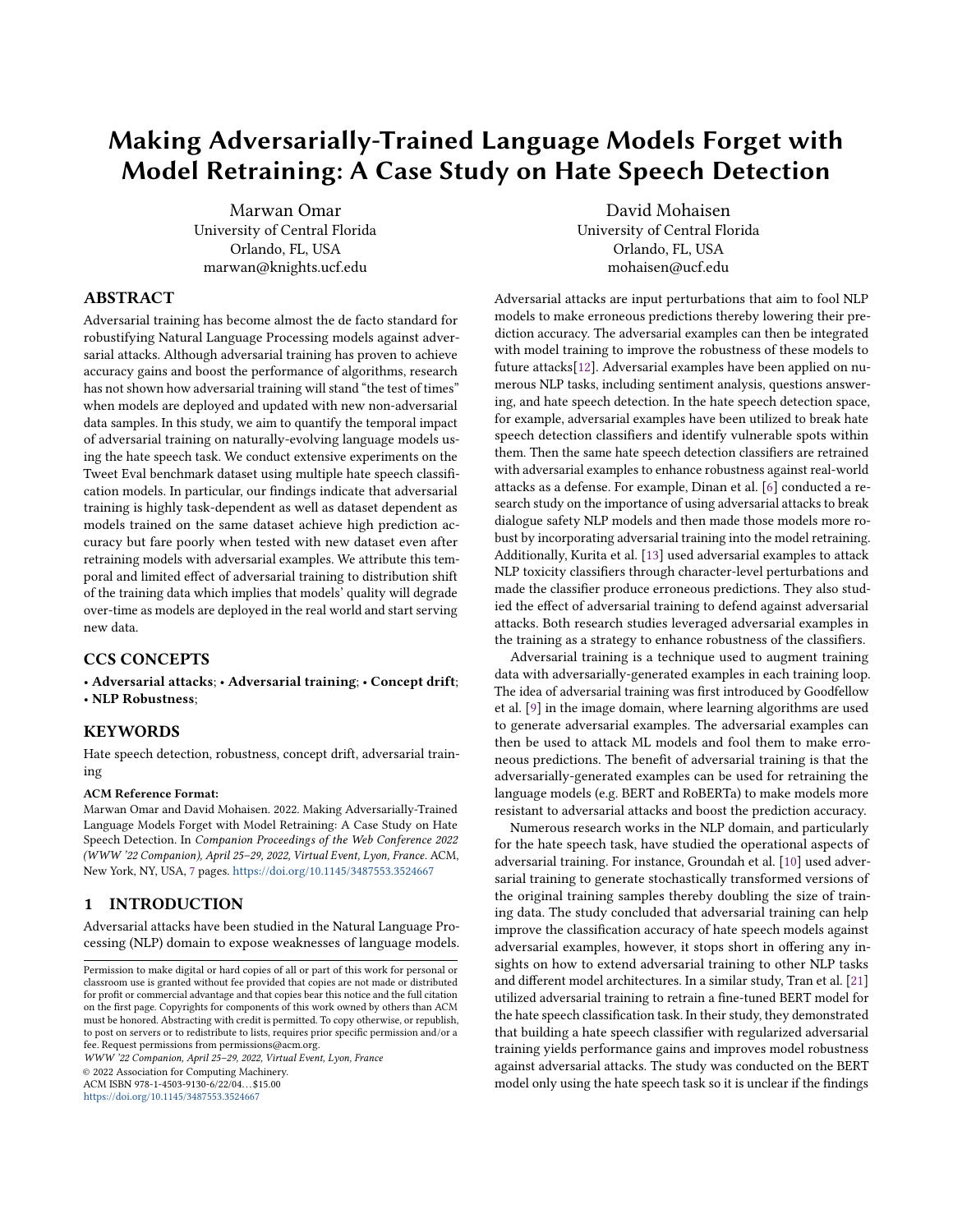can be extended to other language models and different NLP tasks (sentiment analysis, question anaswering, etc.).

Dinan et al. [\[6\]](#page-6-2) integrated adversarial training into a "build it, break it, fix it" strategy whereby researchers built a toxicity detection classifier, broke the model with adversarial attacks, and then fixed the model by retraining the same model with examples collected from the adversarial attack phase. The authors demonstrate that adversarial training improves models performance and robustness against adversarial attacks. This study is somewhat unique in that it used humans in the loop to attack the model rather than using algorithms to generate attacks. However, the study falls short in discussing the long-term effectiveness of adversarial training and whether or not models remain robust under different model architectures with new dataset introduced via retraining.

Although the research community has demonstrated that adversarial training can boost machine learning models' accuracy and robustness against adversarial attacks, the current efforts stop short of understanding the caveats of adversarial retraining under realistic deployment scenarios, including the introduction of new training samples in the model due to retraining. Even though models may perform well after adversarial training, this does not imply that the same models will consistently perform when deployed to the real world. Adversarial training is essentially a snapshot of a model's performance. However, ML models (including NLP models) are prone to shift and drift as part of their normal evolution, and this in turn will likely cause the performance and accuracy to degrade over time, which we explore in this paper.

Contributions. In this paper, we make the following two contributions. First, we demonstrate that the effectiveness of adversarial training on language models degrades significantly when models when new data is introduced to the model via model retraining. An explanation of this degradation is the distribution shift in the input data, which shifts the model's parameters (in the tuning phase) in a way that alters its awareness of the adversarial examples incorporated in an adversarial training phase. We argue that adversarial examples do not actually contribute to model robustness in the abstract, but to the current snapshot, and their sensitive to model update due to previously unseen data from the real-world. Second, We empirically validate this shortcoming of adversarial training due to concept drift on hate speech detection, a popular natural language processing task. In doing so, we utilize various learning techniques and datasets. Among other intriguing observations, we found that the efficacy of adversarial training degrades upon introducing new learning techniques as well as datasets, which highlights the multi-dimensional set of factors affecting the robustness of such models.

Organization. The related work is outlined in [§2](#page-1-0) The background and preliminaries are outlined in [§3.](#page-2-0) Methodology is outlined in [§4.](#page-3-0) The results and discussion are highlighted in [§5,](#page-4-0) followed by concluding remarks and open research directions in [§6.](#page-6-7)

#### <span id="page-1-0"></span>2 RELATED WORK

In the NLP space, numerous research studies have been conducted to demonstrate the effectiveness of adversarial training in defending NLP models against adversarial attacks [\[3,](#page-6-8) [5,](#page-6-9) [6,](#page-6-2) [8,](#page-6-10) [10–](#page-6-5)[13,](#page-6-3) [19,](#page-6-11) [20,](#page-6-12) [22,](#page-6-13) [25\]](#page-6-14). Most of the research works conducted in this direction

focus primarily on generating adversarial examples for hate speech detection models and then incorporate those examples into retraining of NLP models to robustify them against future adversarial attacks. The fundamental shorting of this strategy is that it considers a static view of NLP models and does not take into account the dynamic and evolving nature of models by introducing new data after adversarial retraining. This shortcoming becomes even more pronounced and critical once such models are deployed in the real-world and begin to incorporate previously unseen data in their fine-tuning. In such a case, the adversarial training becomes less relevant to the new data because the new data might carry different distribution characteristics than those pertaining to the data the model originally trained with.

Recently, Mou et al. [\[19\]](#page-6-11) conducted an extensive study on hate speech detection models using CNNs and LSTMs, among other neural networks. As such, the authors used character- and wordlevel attacks under two settings: black-box and white-box, and demonstrated the effectiveness of their speech detection framework by comparing it to several state-of-the-art baselines. The authors showed that their framework contributes to enhanced robustness of hate speech detection models against future adversarial attacks. However, the study only considers static data, and does not assess the effectiveness of their framework with new data upon retraining.

Also related to the role and contribution of adversarial examples to robustness of hate speech detection models, Tran et al. [\[21\]](#page-6-6) conducted a study using adversarial training along with sourceensemble-head-fine-tuning architecture to improve the robustness of hate speech classifiers against adversarial attacks. Although they conducted experiments and demonstrated that their framework outperforms other state-of-the-art models, e.g., BERT, they only use one dataset. To ensure transferability of a learning framework, it is crucial to test it using different learning tasks with various benchmark dataset, an issue not addressed in their work.

Zhou et al. [\[26\]](#page-6-15) took a different approach and conducted a study to defend NLP classification models against adversarial attacks without retraining models. In their pursuit, the authors developed a novel framework for detecting and blocking adversarial attacks. Experimental results on benchmark datasets for a classification task showed that their novel learning framework outperforms state-ofthe-art learning models in defending against adversarial attacks without incorporating adversarial examples. The study stops short of discussing the generalizibility of their findings to other classification tasks, such as hate speech detection.

We observe from our literature review that the vast majority of research works examine the effectiveness of adversarial training on hate speech classification from a static point of view, meaning that they consider learning models to be static. Moreover, the stateof-the-art in the literature does not further evaluate the impact of adversarial training on model robustness beyond training data and without extending the application to other learning tasks or domains. Our research is different in that we examine the near-/longterm impact of adversarial training on robustifying language models by introducing new datasets (which might be out-of-distribution from training data) as well as various learning algorithms.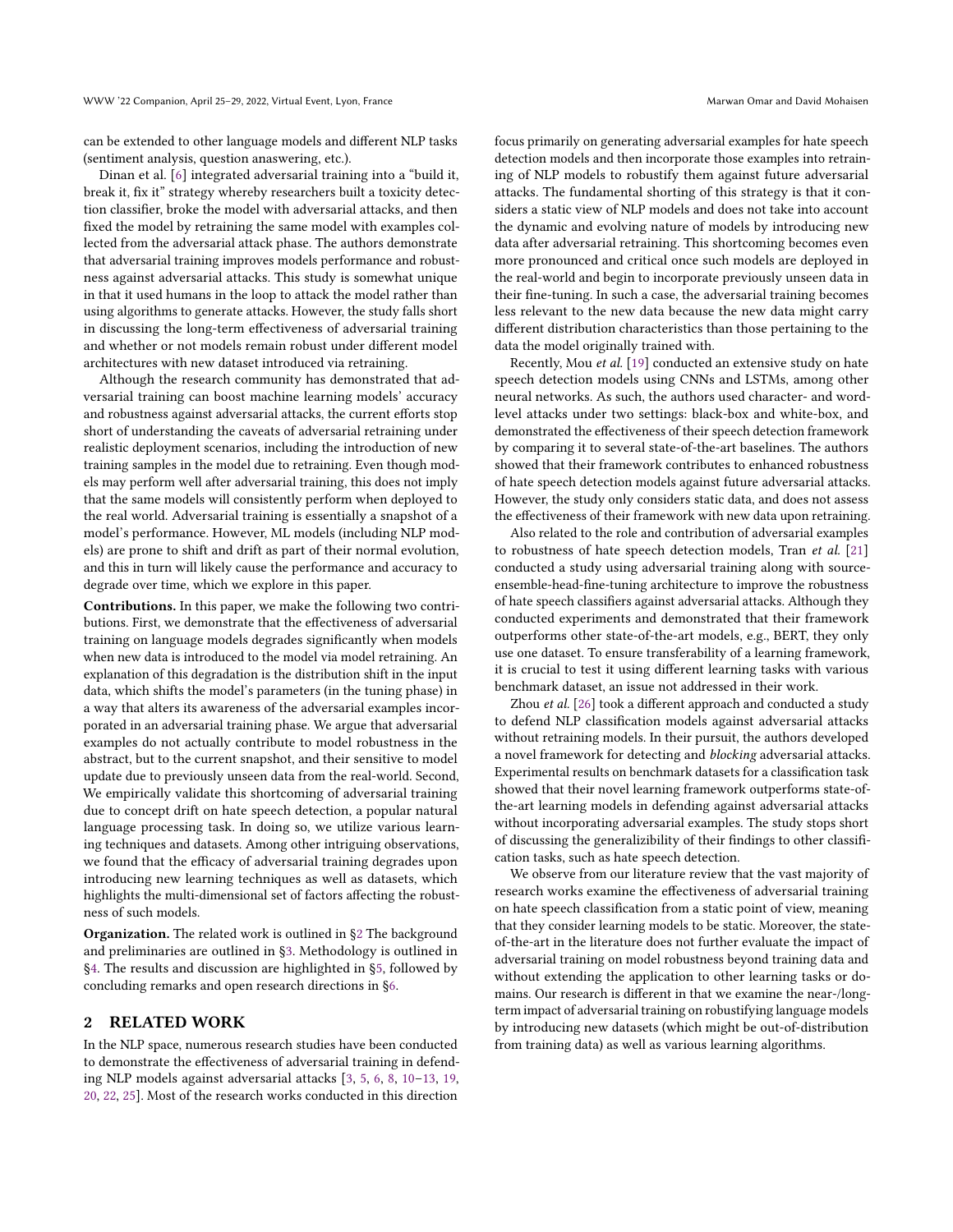Making Adversarially-Trained Language Models Forget with Model Retraining WWW '22 Companion, April 25–29, 2022, Virtual Event, Lyon, France

## <span id="page-2-0"></span>3 BACKGROUND AND PRELIMINARIES

In this section, we will review the background and present the preliminaries, which shall guide our presentation in the rest of this paper. To begin our discussion, we review the primary natural language task of interest, hate speech detection. We then present various notations and definitions of adversarial training and adversarial examples, followed by a formal definition of the objective that may cause the difference in the outcomes of the model performance upon retraining, and the various metrics used to measure performance of NLP models.

#### 3.1 Hate Speech Detection

Acknowledging that adversarial examples can be applied to numerous linguistic tasks, we utilize hate speech detection as our main task, due to the general prevalence of this linguistic task.

Formal Definition: Hate Speech Detection. Let  $x \in X$  be an instance of input text, where  $X$  is the space of the input text, and  $y$ be the target prediction of task (e.g., for hate speech classification; offensive vs. non-offensive, y could be either  $0$  or  $1<sup>1</sup>$  $1<sup>1</sup>$ ). Our learning<br>task, that is the hate speech detection classifier is formally denoted task, that is the hate speech detection classifier is formally denoted as a mapping function  $y \in \mathbb{R}^n$ , where *n* is the number of classes<br>being predicted. The hate speech classification task is denoted by a being predicted. The hate speech classification task is denoted by a mapping function  $h_{\theta}: X \to \mathbb{R}^n$  (alternatively,  $h_{\theta}: x \to y$ ), where  $\theta$  is the model parameters (more on that is helow)  $\theta$  is the model parameters (more on that is below).

In this definition, it is worth noting that hate speech detection as a classifier can be implemented using numerous learning algorithms to obtain  $h_{\theta}$ , including deep neural networks, such as BERT and  $R_{\text{O}}$ RoBERTa. Given the binary classification task we have (hate speech detection with two classes only: hate speech or non-hate speech) and in order to minimize  $\ell(h_\theta(x), y)$  we can define a binary loss function (also refereed to as cost function) to reduce the entropy function (also refereed to as cost function) to reduce the entropy; that is to minimize the average loss across the training samples.

<span id="page-2-5"></span>
$$
\min_{\theta} \frac{1}{m} \sum_{i=1}^{m} \ell(h_{\theta}(x_i), y_i)
$$
 (1)

#### 3.2 Adversarial Examples

An adversarial example is an input designed (or crafted) to fool an NLP model and potentially lead to incorrect predictions  $[9]^2$  $[9]^2$  $[9]^2$ . Let x' be an adversarial example if it can fool the classifier  $h_{\theta}(.)$  and causes it to produce erroneous prediction (classifies offensive as causes it to produce erroneous prediction (classifies offensive as non-offensive and vise-versa). Thus, an an adversarial example  $x'$ can be obtained by solving the following optimization problem:

$$
\max_{x'} \ell(h_{\theta}(x'), y) = \max_{\delta \in \Delta} \ell(h_{\theta}(x + \delta), y)
$$
 (2)

That is, by solving this optimization our goal is to learn  $x'$  defined<br>as  $x + \delta$  for some perturbation  $\delta$  obtained from the affordable as  $x + \delta$  for some perturbation  $\delta$  obtained from the affordable perturbations, ∆, in a way that maximizes the loss between the prediction function  $h_\theta$  and the original output [y](#page-2-3). We observe that the distribution of x typically determines  $\delta \in \Delta^3$ .<br>In this study, we are only concerned with a

In this study, we are only concerned with adversarial examples on the textual inputs for the hate speech detection models. Acknowledging that numerous studies have addressed the optimization problem in [\(2\)](#page-2-4). In the following, we consider one such work [\[12\]](#page-6-1) for highlighting the background and the key elements employed in our analysis, although this part can be replaced by any adversarial generation algorithm as it is a secondary aspect to the contribution. The algorithm works in two major steps. First, starting with a sentence of *n* words,  $x = w_1, w_2, \ldots, w_n$ , the algorithm ranks those words based on their importance. Noting that only the important words in  $x$  are going to contribute more significantly to the outcome of  $h_{\theta}$ , the authors argue that changing those important<br>words will significantly affect the output of  $h_{\theta}(x)$ . Moreover, given words will significantly affect the output of  $h_{\theta}(x)$ . Moreover, given<br>that the modification will only affect those important words, it will that the modification will only affect those important words, it will, by definition, be minimal. Once the important words are selected, the second step of word transformer is invoked, where words are replaced with other words that have similar semantics, fit well in the context, and force the target model to misclassify the input sentence  $x$ . Upon executing the word transformer step, various sanity checks are imposed, including part-of-speech enforcement and semantic similarity check.

For evaluating our work, we use an easy-to-interpret metric, which is the accuracy, defined in the following.

Accuracy. This metric measures the overall prediction accuracy of the hate speech classifier. The accuracy is calculated as the number of correctly classified predictions made normalized by the total number of predictions.

The accuracy is not the only metric used for measuring the performance of hate speech detection under adversarial attacks, and other metrics may include the attack success rate maybe used. The attack success rate is calculated as the number of adversarial examples incorrectly predicted by the classifier to the total number of samples. This metric is useful to determine the effectiveness of adversarial attacks.

To determine the efficiency of our attack model, we use as a metric the number of queries the attack framework (textattack) made to the target model and fetch the predicted probability scores.

Perturbed word percentage. Is a metric calculated as the ratio of the number of perturbed words to the text length.

## 3.3 Adversarial Training

<span id="page-2-4"></span>Adversarial training is the process of generating adversarial examples by making perturbations on the input text. The generated examples will then augment the training data to robustify NLP hate speech classifier against adversarial attacks. The adversarial training process is considered a combinatorial problem and is solved using heuristic search algorithms [\[17\]](#page-6-16). It involves generating an adversarial example  $x<sub>f</sub>$  from the original example x prior to training the hate speech classifier,  $h_{\theta}(.)$ , on both x and x $\left[24\right]$ .

**Definition: Adversarial Training.** We define  $J(h_\theta)$  as a loss function (loss under the true distribution of the samples) and write down tion (loss under the true distribution of the samples) and write down

<span id="page-2-1"></span> $1$ In this formal definition, we use a binary outcome for simplification, although nothing in the rest of this paper prevents from using non-binary class labels.

<span id="page-2-2"></span><sup>&</sup>lt;sup>2</sup>We note that the outcome of the adversarial attack may or may not be to alter the classifier's outcome; e.g., it could only reducing the classifier's confidence. We note that the results in this work are independent of the eventual outcome of the adversarial attack, and only use misclassification since it is easy to interpret. Extending the results for other adversarial objectives, such as confidence reduction, is trivial.

<span id="page-2-3"></span> $^3\mathrm{This}$  observation is fundamental in the sense that adversarial examples are only model dependent w.r.t. to the currently used data in the model. Changing the underlying training data may break such dependency.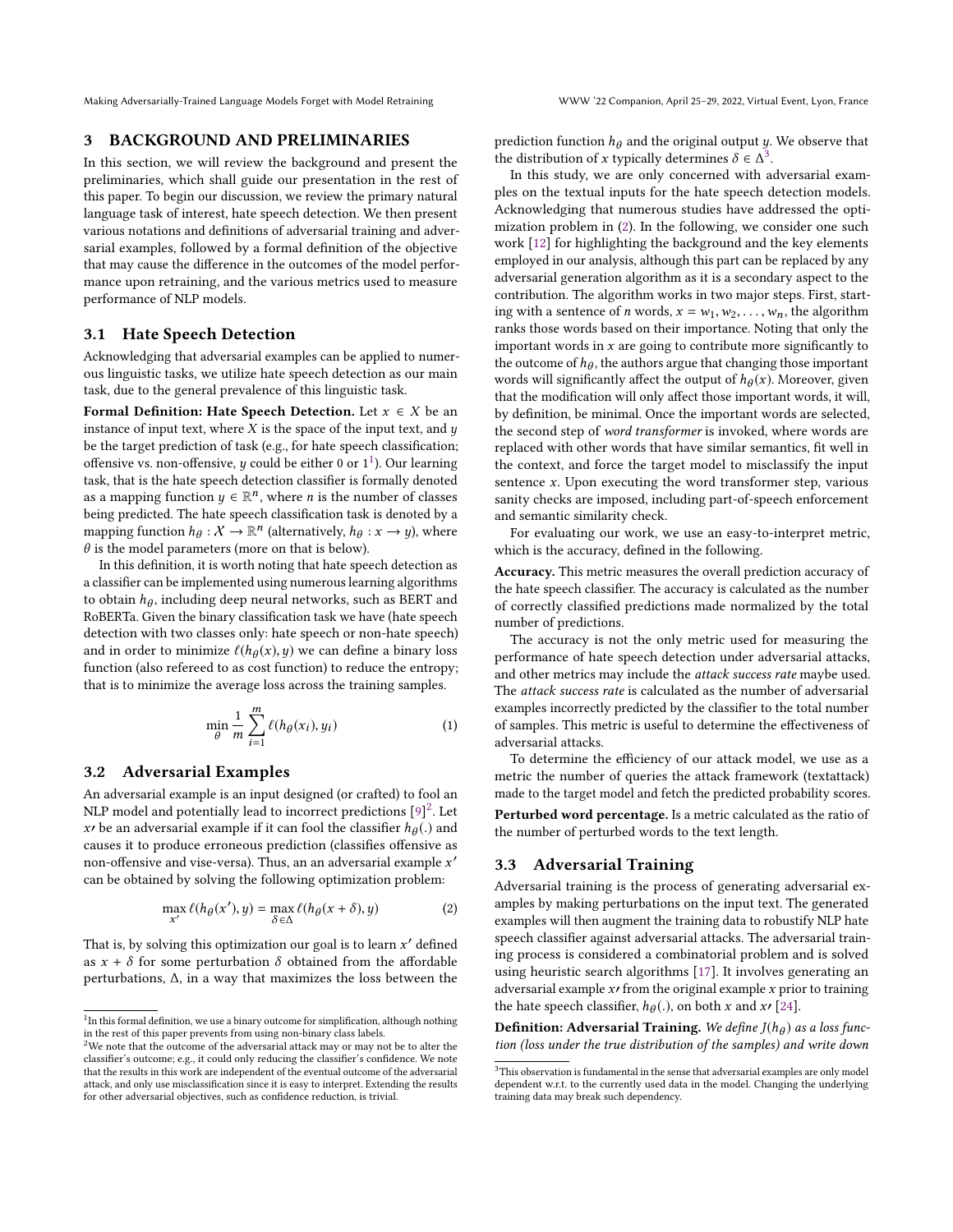WWW '22 Companion, April 25–29, 2022, Virtual Event, Lyon, France Marwan Omar and David Mohaisen

this loss function formally as:

$$
J(h_{\theta}) = \mathbf{E}_{(x,y)\in\mathcal{D}}[\ell(h_{\theta}(x), y)]
$$
 (3)

where  $\ell$  denotes the loss function,  $h_{\theta}(x)$  is the expected label for the input example  $x, \mathcal{D}$  is the empirical distribution over training data. input example  $x, D$  is the empirical distribution over training data, <sup>E</sup> is the expectation function, and y is the target label. Since we often are not provided the actual (accurate, complete) distribution of data (i.e., real-world data), we approximate the distribution by considering a set of data points  $D = \{ (x_i, y_i) \sim D \}$ ; i = 1, ..., m, from which we can calculate the the empirical loss as follows: can calculate the the empirical loss as follows:

$$
J'(h_{\theta}, D) = \frac{1}{|D|} \sum_{(x, y) \in D} \ell(h_{\theta}(x), y)
$$
 (4)

Our objective in adversarial training process is to minimize  $J'(h_{\theta}, D_x)$ ,<br>where D is a set of training examples. Using the same notation above where  $D_x$  is a set of training examples. Using the same notation above, the loss function can be generalized into an adversarial loss, which is defined as follows:

$$
J_{\text{adv}}(h_{\theta}) = \mathbf{E}_{(x, y) \in \mathcal{D}}[\max_{\delta \in \Delta} \ell(h_{\theta}(x + \delta), y)] \tag{5}
$$

 $S$  is  $(S, g) \subseteq S \setminus S \subseteq \triangle$ <br>Similar to the rationale highlighted for [\(4\)](#page-3-1), we define the empirical adversarial loss as:

$$
J'_{\rm adv}(h_{\theta}, D) = \frac{1}{|D|} \sum_{(x, y) \in D} \max_{\delta \in \Delta} \ell(h_{\theta}(x + \delta), y)
$$
 (6)

As mentioned above, the goal of the adversarial training is to minimize  $J'_{\text{adv}}(h_{\theta}, D)$  in [\(6\)](#page-3-2).

#### 3.4 Model Retraining

Given the static nature of NLP models (i.e., hate speech detection classifier), distribution changes are likely to cause degradation of model performance and thus lead to incorrect predictions. To cope with this issue, we retrain each model with samples of new training data using a new dataset. Retraining with new samples and finetuning models will address the risk of model deterioration with the passing of time. Given the previous notation, our aim with retraining will make the model resistant to changes in the input data distribution.

## <span id="page-3-0"></span>4 METHODOLOGY

For our experimental setup, We adopted three state-of-the-art pretrained hate speech detection models namely: BERT from [\[16\]](#page-6-18), CNERG from [\[1\]](#page-6-19), and RoBERTa from [\[4\]](#page-6-20). Additionally, we use the TWEET EVAL benchmark dataset provided by [\[4\]](#page-6-20) which contains three datasets: irony, hate, and offensive.

Initially, we started by measuring the classification accuracy of each of the three models listed above using the three datasets separately. This is a necessary step in order to gain an understanding of each model's performance. We then attacked each model using the textattack framework provided by [\[18\]](#page-6-21) (incorporating the attack strategy highlighted earlier). The textattack framework is used to test models' performance under adversarial attacks which provides a sense of how the model will perform when tested with new data. We further retrained all three models with the irony dataset in order to cope with the effects of adversarial attacks and ultimately robsustify models against attacks.

In the real world, NLP models will be serving data it has not seen before and therefore the mapping between the input and output will likely change causing the model to make incorrect predictions. This is due to data shift causing concept drift as discussed in the previous section. To simulate the impact distribution shift (i.e., data shift) on NLP models, we attacked each of the three models with two datasets: hate and offensive after they had been retrained with the irony dataset. Our aim was to see how each model architecture performs when tested with new dataset and to determine if hate speech detection is task-dependent. Its also interesting to see how the hate speech model transfers across multiple dataset.

#### <span id="page-3-1"></span>4.1 Implementation Details

In conducting our experiments, we followed [\[27\]](#page-6-22) and utilized the Projected Gradient Descent (PGD) algorithm on hate speech classifier with a softmax cross-entropy loss function. This classifier simply takes the input features  $X$ , multiplies them with a matrix of weights  $W$  and adds a vector of biases  $b$  afterwards. This will give us a score  $x_i = W_i^t F + b_i$  for each *i*-th class in our classifier.<br>We will then noss this score through a softmax activation func-We will then pass this score through a softmax activation function, softmax $(x_i) = \frac{e^{x_i}}{\sum_j e^z}$  $\frac{e^{x_i}}{\sum_j e^{x_j}}$ . In order to evaluate the quality of our model's predictions on training data, we will use the softmax cross-entropy cost function  $L = -\log(S_y)$ .

<span id="page-3-2"></span>We then performed the adversarial retraining, by feeding the models both the original data and the adversarial examples to cope with distribution shift and the subsequent drift in the model. We collected the adversarial examples curated from the Irony dataset which had been used in the attack phase to fool the three hate speech models. For generating adversarial attacks, we adopt the textattack framework introduced by [\[18\]](#page-6-21) which divides the process of generating NLP adversarial examples into four parts: (1) a goal function which we aim to maximize in order to maximize the probability of a successful attack:  $1 - P(y||x; \theta)$  where  $\theta$  is the parameters and  $P(y||x)$  is the model confidence of the output y given input x, (2) a search algorithm to search for the best input perturbations and find an adversarial example  $X_{adv}$  that can fool the classifier (we limit the search method to making 1,000 queries to the victim model for generation of adversarial examples), (3) a transformation module to perturb a text input from  $x$  to  $x$ , (4) a set of constraints that filters out undesirable  $x<sup>j</sup>$  to ensure that perturbed  $x<sup>j</sup>$  preserves the semantics and fluency of the original  $x$  [\[24\]](#page-6-17).

#### 4.2 Data Shift and Associated Questions

In our implementation of the training process thus far, for both the baseline model training utilizing the optimization in [\(1\)](#page-2-5) and the adversarial training depicted in [\(6\)](#page-3-2), we assumed no data shift has happened and that our dataset is a static one, D. Even when training models with adversarial examples, perturbation  $\delta$  will be of the same distribution of the dataset D. This, in turn, limits the efficacy of the adversarial training to the current distribution of data, and making the adversarial examples less relevant to training examples from other datasets. When NLP systems, such as hate speech detection models, are deployed to the real-world (production environment), however, the underlying model will be constantly serving new data. The newly incoming data may even be out of distribution (OOD) with respect to the original data used for training and evaluating the performance of the model (baseline; before deployment). Moreover, data shift will occur eventually, yielding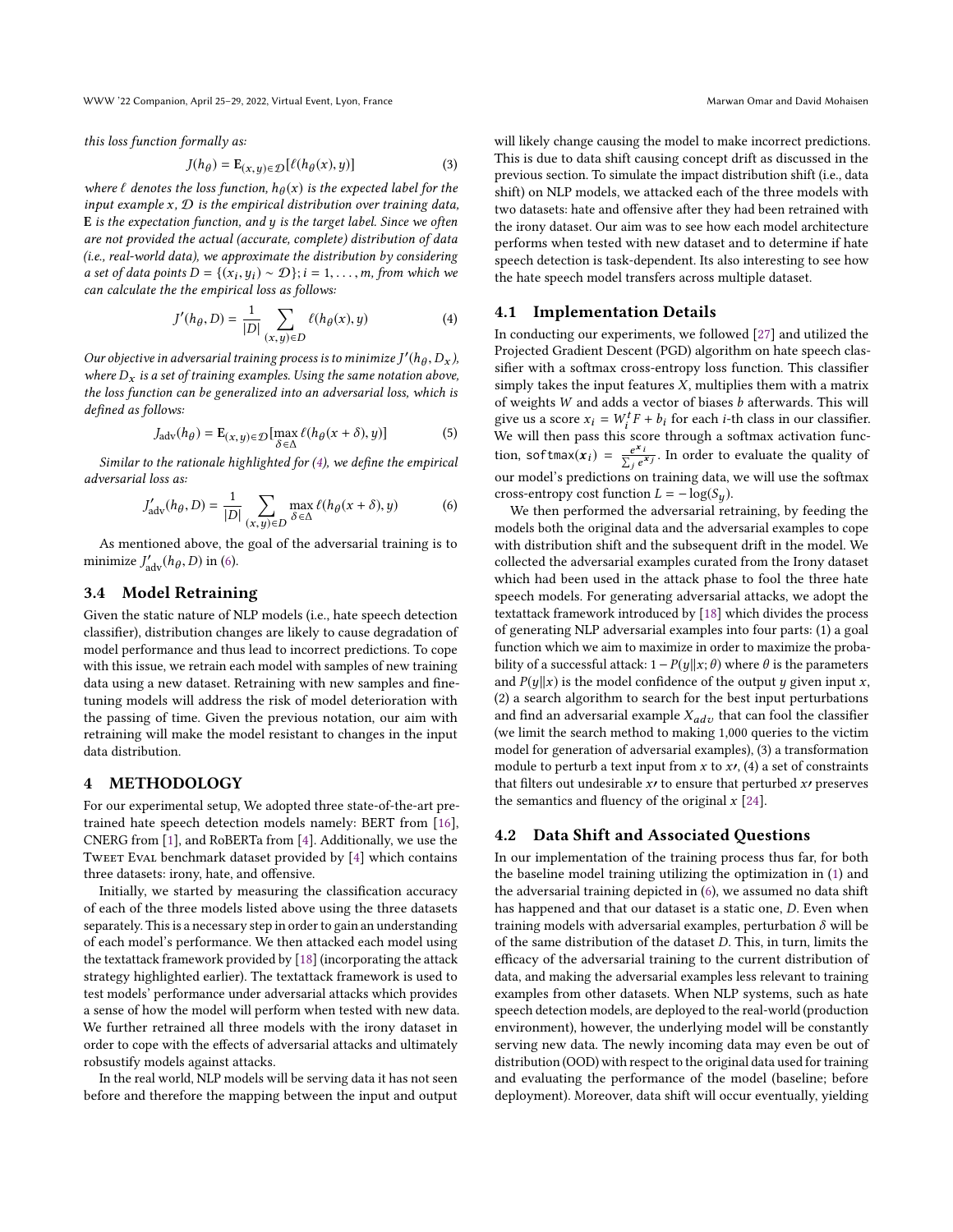temporal changes to the underlying model consequently causing concept) drift [\[7\]](#page-6-23).

Concept drift implies that the statistical properties of the target variable (i.e., model's prediction accuracy) can change over-time in unforeseeable ways [\[14\]](#page-6-24). In the context of NLP models, concept drift means that a model's performance is highly likely to deteriorate over time as it sees new data after deployment to production environments [\[14\]](#page-6-24). Going back to the notation used earlier in this section: the mapping between the input features and the target function  $h_{\theta}: X \to \mathbb{R}^k$  (alternatively,  $h_{\theta}: x \to y$ ) will most likely change due to distribution shift causing concent drift. Let  $P(x)$  be change due to distribution shift causing concept drift. Let  $P(x)$  be the probability of the input features x, and  $P(y||x)$  the conditional probability of the targets  $y$  given the input features  $x$ . Additionally, we will subscript the probabilities as  $P_t$  to refer to the training data, and as  $P_n$  to refer to the new data, that is the data the model has not yet seen (i.e., data the model will see after deployment to the real world). Formally, we can define model drift as  $P_t(y||x) \neq P_n(y||x)$ .

Intuitively, when we train a model used to realize the goal in [\(1\)](#page-2-5), we expect the model performance and prediction accuracy to be high since we would minimize model loss as part of this optimization). We then generate adversarial examples, as defined in [\(2\)](#page-2-4), and expect the model loss  $\ell(h_\theta(x + \delta), y)$  to rise significantly<br>due to adversarial attacks. Addressing the high loss would require due to adversarial attacks. Addressing the high loss would require implementing adversarial training steps by solving the optimization in [\(6\)](#page-3-2). We observe that adversarial examples are generated using D, an empirical distribution using a set of finite examples  $(x_i, y_i)$ <br>for  $i = 1$ , m. An important question to address would be bow for  $i = 1...m$ . An important question to address would be: how would the adversarial examples in  $J'_{\text{adv}}(h_{\theta}, D)$  affect model loss if D is changed to D', updating  $h_{\theta}$  without updating  $J'_{adv}(h_{\theta}, D)$ ? In other words by solving min  $\epsilon$  I', (he D) for some D then undating other words, by solving  $\min_{\theta} J'_{\text{adv}}(h_{\theta}, D)$  for some D, then updating<br>the dataset D to D' and solving for  $\theta'$  in min  $J'(h \circ D')$  how high the dataset D to D', and solving for  $\theta'$  in min<sub> $\theta$ </sub>  $J'(h_{\theta}, D')$ , how big<br>is the son in the inner model lose? This is how do we compute that  $\frac{1}{2}$  is the gap in the inner model loss? This is, how do we compute that gap as the following difference:

$$
\frac{1}{|D'|}\sum_{(x,y)\in D'} \ell(h_{\theta'}(x),y)-\frac{1}{|D|}\sum_{(x,y)\in D} \ell(h_{\theta'}(x+\delta),y)
$$

One can trivially answer the above question in a binary form (i.e., whether there will be a gap or not, since it is intuitive that the model loss will cause the performance to deteriorate when tested against old adversarial examples generated by taking D into account). However, our focus in this work is rather the quantification of this gap, which is both interesting and important.

#### <span id="page-4-0"></span>5 RESULTS AND DISCUSSION

In the following, we present the details of our experiments conducted on various datasets using different model architectures and validate our assumptions about the limited impact adversarial training has on hate speech classification models due to data shift in the underlying models caused by the arrival of new data.

We first report the accuracy of the three target models on the original test data before the attack and refer to it as the original prediction accuracy. Then we measure the prediction accuracy of the target models under the adversarial attacks. By comparing these two accuracy scores, we can determine the effectiveness of our adversarial attacks, the more significant the gap between the original accuracy and the accuracy under attack, the more effective and successful the adversarial attacks are. Additionally, we also report the perturbed word percentage as the ratio of the number of perturbed words to the text length. Additionally, to determine the efficiency of our attack model, we use as a metric the number of queries the attack framework (textattack) made to the target model and fetch the predicted probability scores.

#### 5.1 Datasets, Algorithms, and Baseline

5.1.1 Datasets. As shown in [Table 1,](#page-5-0) we conducted our experiments using three datasets: Irony, Hate, and Offensive, all of which are popular datasets and are part of the benchmark dataset tweeteval [\[4\]](#page-6-20) which is widely used in the hate speech domain.

5.1.2 Algorithms. We utilize three deep learning algorithms that have been shown to provide state-of-the-art classification results for hate speech: BERT-base-uncased-hatexplain-rationale-two [\[16\]](#page-6-18), twitter-roberta-base-offensive [\[4\]](#page-6-20), and Hate-speech-CNERG [\[1\]](#page-6-19). For consistency and clarity, in our results we refer to BERT-baseuncased-hatexplain-rationale-two as BERT, twitter-roberta-baseoffensive as RoBERTa, and Hate-speech-CNERG as CNERG model.

5.1.3 Evaluation Metrics. We use the classification accuracy as a metric. The accuracy is calculated as the number of correct predictions made normalized by the total number of predictions.

#### 5.2 Results

5.2.1 Baseline. We implement the above three algorithms for establishing a baseline of performance (using the classification accuracy) of the learning algorithms without any attacks. As we can see from [Table 2,](#page-5-1) BERT consistently achieves the highest classification accuracy (92.63%, 89.12%, and 90.57% on the three datasets, respectively ). Conversely, CNERG consistently achieves the lowest classification accuracy (79.17%, 74.34%, and 81.98% on the three datasets, respectively). The fact that BERT outperforms the other two models under different datasets is expected as BERT is a state-of-the-art model and this is consistent with findings in the literature.

5.2.2 Classification Accuracy Under Adversarial Attacks. We study the impact of the adversarial examples on the performance of the different models using the different datasets by employing the adversarial example generation method mentioned in section. For each run, we use 200 adversarial examples to attack each model.

[Table 3](#page-5-2) shows that the classification accuracy upon introducing the adversarial examples is significantly low. In [Table 3,](#page-5-2) we show that the classification accuracy of our BERT model drops significantly (accuracy as low as <sup>13</sup>.36%) when tested with adversarial examples using a new dataset (Hate dataset). To further validate the temporal changes of models and prove the transfer ability and generalization of our findings, we extend our experiments to different model architectures and observe that BERT and CNERG models suffer even a lower classification accuracy. The CNERG model fared worst with a classification accuracy of as low as <sup>11</sup>.86% when tested with adversarial examples using the Hate dataset.

5.2.3 Retraining with Adversarial Examples. To generate AEs we utilize the idea of Adversarial Text Generation by [\[22\]](#page-6-13), although using a different model architecture and for different datasets.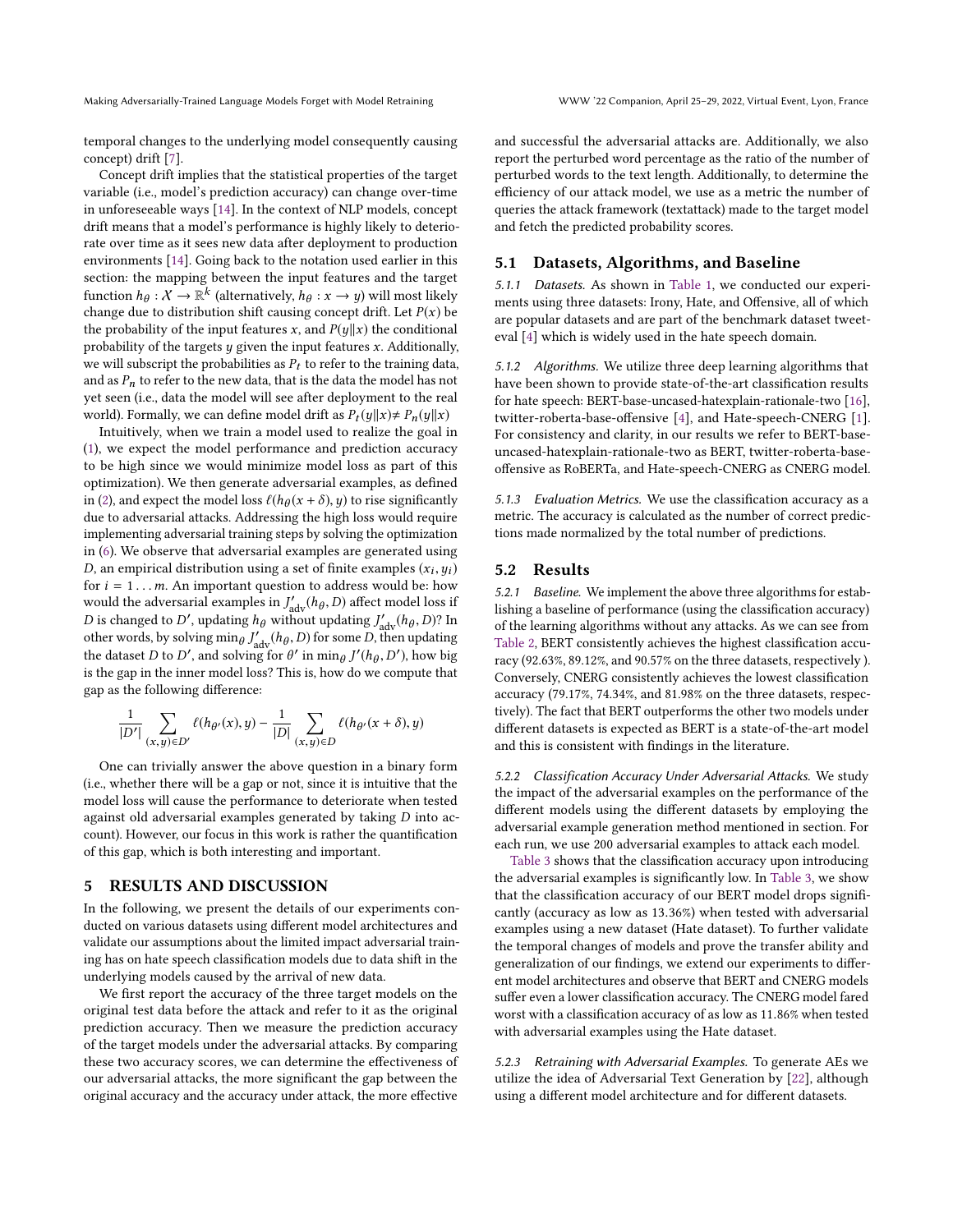<span id="page-5-0"></span>Table 1: Datasets: We employed the three real-world datasets: Irony, Hate, and Offensive for our hate speech task. Each dataset has binarized ratings and is set as positive and as negative. and split into a training, validation, and test sets

|           | Dataset Name    Dataset Description | <b>Atributes</b>                                                                      |
|-----------|-------------------------------------|---------------------------------------------------------------------------------------|
| Irony     | tweet classification for irony task | set of 2862 for training and 784 for testing                                          |
| Hate      | tweet classification for hate task  | set of 9000 for training, and 2970 for testing                                        |
| Offensive |                                     | tweet classification for offensive task set of 11916 for training and 860 for testing |

<span id="page-5-1"></span>Table 2: Baseline Experiment shows the classification accuracy of each of the three models prior to adversarial training. Note that BERT consistently achieves the highest classification accuracy. Conversely, CNERG consistently achieves the lowest classification accuracy

| Dataset   | Model        | Accuracy |  |
|-----------|--------------|----------|--|
| Irony     | RoBERTa      | 87.39    |  |
|           | <b>BERT</b>  | 92.63    |  |
|           | <b>CNERG</b> | 79.17    |  |
| Hate      | RoBERTa      | 86.98    |  |
|           | <b>BERT</b>  | 89.12    |  |
|           | <b>CNERG</b> | 74.34    |  |
| Offensive | RoBERTa      | 88.00    |  |
|           | <b>BERT</b>  | 90.57    |  |
|           | <b>CNERG</b> | 81.98    |  |

<span id="page-5-2"></span>Table 3: Classification accuracy under adversarial attacks. Note that the classification accuracy dropped significantly after attacking models with adversarial examples. We observe that BERT is consistently performing better than other models across multiple datasets

| Dataset   | Model        | Accuracy |  |
|-----------|--------------|----------|--|
| Irony     | RoBERTa      | 14.94    |  |
|           | <b>BERT</b>  | 12.67    |  |
|           | <b>CNERG</b> | 11.00    |  |
| Hate      | RoBERTa      | 11.98    |  |
|           | <b>BERT</b>  | 13.36    |  |
|           | <b>CNERG</b> | 11.86    |  |
| Offensive | RoBERTa      | 6.84     |  |
|           | <b>BERT</b>  | 7.98     |  |
|           | <b>CNERG</b> | 4.58     |  |

Implementation Details. The adversarial examples generation model includes an encoder and a decoder for generating adversarial examples. The encoder and decoder are trained over a large text corpus to ensure that adversarial examples adhere to the linguistic constraints and preserve semantics [\[22\]](#page-6-13). To enforce semantic preservation, we follow the work of [\[17\]](#page-6-16) and tighten the thresholds on the cosine similarity between embeddings of swapped words and between the sentence encoding of original and perturbed sentences. We ensure and enforce the grammaticality of the adversarial examples by validating perturbations with a grammar checker. Moreover, we apply the semantics as well as the grammatical constraints at each step of the search following [\[18\]](#page-6-21) We conduct our experiments on real-world NLP datasets to demonstrate the effectiveness, applicability and generalizability of our approach. We show that our generated attacks are more diverse and more robust against model re-training and various model architectures. For the retraining, we

adopted our three learning models (BERT, RoBERTa, and CNERG) to ensure the generalizability and transferability of our results to different network architecture and under multiple datasets.

Results. As shown in [Table 4,](#page-5-3) retraining models with adversarial examples lowers the misclassification rate and improves the accuracy, which is consistent with the literature of adversarial training [\[13,](#page-6-3) [19,](#page-6-11) [23,](#page-6-25) [24\]](#page-6-17). In [Table 5,](#page-5-4) we present the results of retraining each of the the three models (BERT, RoBERTa, and CNERG) with adversarial examples training. Specifically, we divide generated adversarial examples into two subsets, one is used for augmenting the training data, and the other is a hold-out set used for testing. With the augmented training data. We observe that adversarial training achieves accuracy gains consistently across all models and under different datasets.

<span id="page-5-3"></span>Table 4: Adversarial example generation algorithm results. Note that the classification accuracy, after adversarial training, for each model consistently increased

| Dataset | Model        | Accuracy |  |
|---------|--------------|----------|--|
| Irony   | RoBERTa      | 70.11    |  |
|         | <b>BERT</b>  | 78.35    |  |
|         | <b>CNERG</b> | 62.98    |  |

<span id="page-5-4"></span>Table 5: Classification accuracy under adversarial attacks after model retraining. Note that the classification accuracy dropped significantly after attacking models with adversarial examples upon model retraining. We observe that BERT is consistently performing better than other models across multiple datasets

| Dataset   | Model        | Accuracy |  |
|-----------|--------------|----------|--|
| Hate      | RoBERTa      | 18.89    |  |
|           | <b>BERT</b>  | 21.67    |  |
|           | <b>CNERG</b> | 17.45    |  |
| Offensive | RoBERTa      | 12.92    |  |
|           | <b>BERT</b>  | 16.65    |  |
|           | <b>CNERG</b> | 11.83    |  |

#### 5.3 Comparative Analysis With SA Task

A key insight of this study is to highlight the impact of out-ofdistribution data on the performance of adversarial training under different tasks. To this end, we have borrowed results from a previous work of ours demonstrating the impact of the ODD on the performance of AT using the sentiment analysis as the task of choice. Our objective was to determine if the performance of adversarially-trained language models would change under different tasks provided that we control the learning algorithm. To